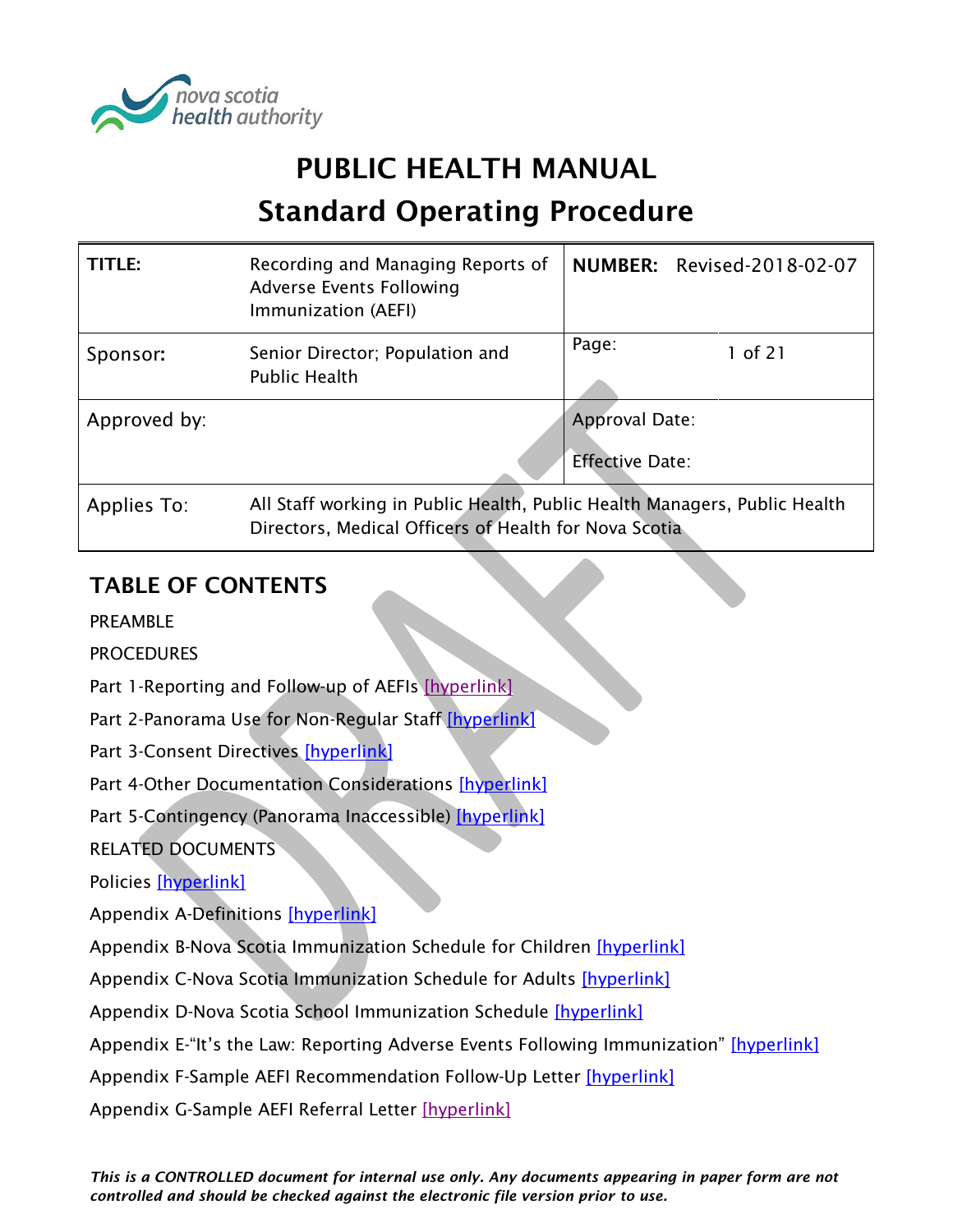# PREAMBLE

Effective immunization programs are essential to the prevention and control of many infectious diseases (Public Health Agency of Canada, 2016) and immunization safety plays an integral role in the uptake and success of these programs. Surveillance of Adverse Events Following Immunization (AEFI) is in place to monitor risk, ensure safety and maintain public confidence. AEFIs are notifiable by law under the Nova Scotia Health Protection Act (HPA) [hyperlink] and must be reported to Public Health as outlined in the poster titled It's the Law: Reporting Adverse Events Following Immunization [http://www.phac](http://www.phac-aspc.gc.ca/im/pdf/raefi-%20dmcisi-eng.pdf)[aspc.gc.ca/im/pdf/raefi-](http://www.phac-aspc.gc.ca/im/pdf/raefi-%20dmcisi-eng.pdf) dmcisi-eng.pdf and the Nova Scotia Immunization Manual [hyperlink]. Adverse events defined as serious must be reported to PH within one business day and all other events must be reported within five business days *[hyperlink to AEFI definition]*.

The purpose of this Standard Operating Procedure (SOP) is to outline the process for recording and managing a report of an AEFI. Panorama software will be used to document all reports of AEFI and any action taken by Public Health.

# STANDARD OPERATING PROCEDURE

# <span id="page-1-0"></span>PART 1-REPORTING AND FOLLOW-UP OF AN AEFI

An AEFI may typically be reported in the following ways:

- By a client to their Health Care Provider (HCP)
- By a client to Public Health
- By a HCP to Public Health
- By Public Health Staff who are present during an AEFI

# Role of the HCP:

• When a HCP is made aware of an AEFI it must be reported to Public Health as required by law. Serious events must be reported within one business day and all others within five business days.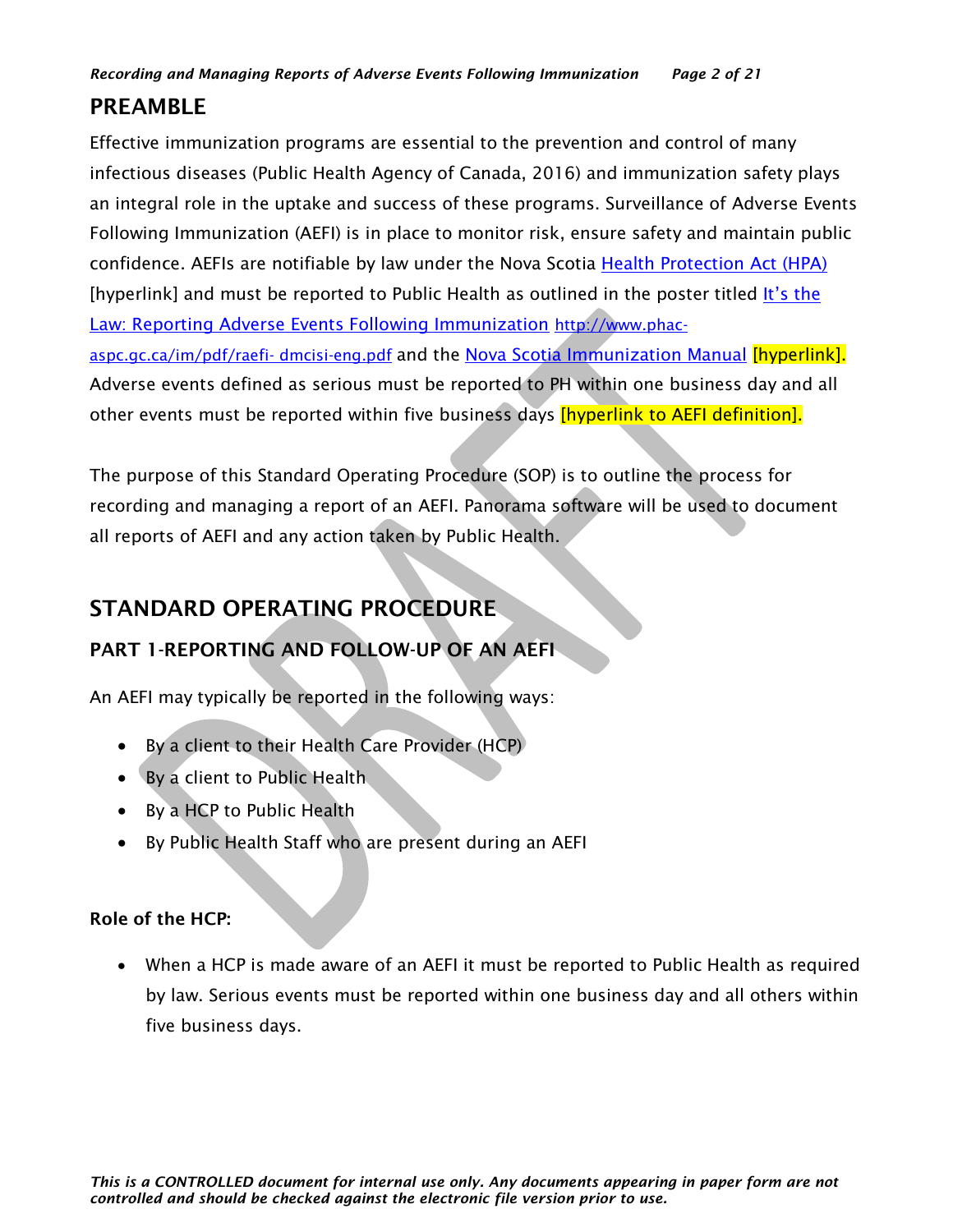• Reports or inquiries received by administrative Staff regarding an AEFI are to be forwarded to the appropriate Public Health Nurse (PHN) for Panorama entry, investigation and follow-up.

# Role of the PHN:

- Receive and review the AEFI report. Ensure all required information is collected.
	- $\circ$  If the report is from a HCP ensure that all information on the Public Health Agency of Canada (PHAC) Adverse Events Following Immunization Reporting Form [http://www.phac-aspc.gc.ca/im/pdf/raefi-](http://www.phac-aspc.gc.ca/im/pdf/raefi-%20dmcisi-eng.pdf) dmcisi-eng.pdfis complete and accurate. If the HCP requires assistance offer information on how to access the PHAC User Guide to Completion and Submission of the AEFI Reports [http://www.phac-aspc.gc.ca/im/pdf/AEFI-ug-](http://www.phac-aspc.gc.ca/im/pdf/AEFI-ug-%20gu-eng.pdf) gu-eng.pdf
	- o Search for the client in Panorama. [\[User Guide\]](https://support.novascotia.ca/sites/default/files/docs/immunization-user-guides/PNS%20User%20Guide%20CLT%20101%20-%20Basic%20Client%20Records%20Management.pdf)
	- o If a client profile exists, review and update the profile.
	- o If a client profile does not exist, create a new profile.
		- In order to ensure the accuracy of data for reporting purposes and to minimize duplicate profile entries, it is extremely important that a careful and extensive client search is completed prior to creating a new profile.
		- **EXED Always search first using a Nova Scotia HCN as the only criteria** 
			- If no HCN, the first search may be done using an alternate client number from the drop down list.
		- If a HCN or other client number is unknown, not applicable, or the client is not found in a search using this criteria; clear the HCN field and search using the following criteria in any combination available:
			- Name (first and last); gender; date of birth
		- If still no results; search only the client first and last name using a wildcard symbol AND/OR a phonetic match
		- A minimum of three searches must be attempted prior to the creation of any new client profile.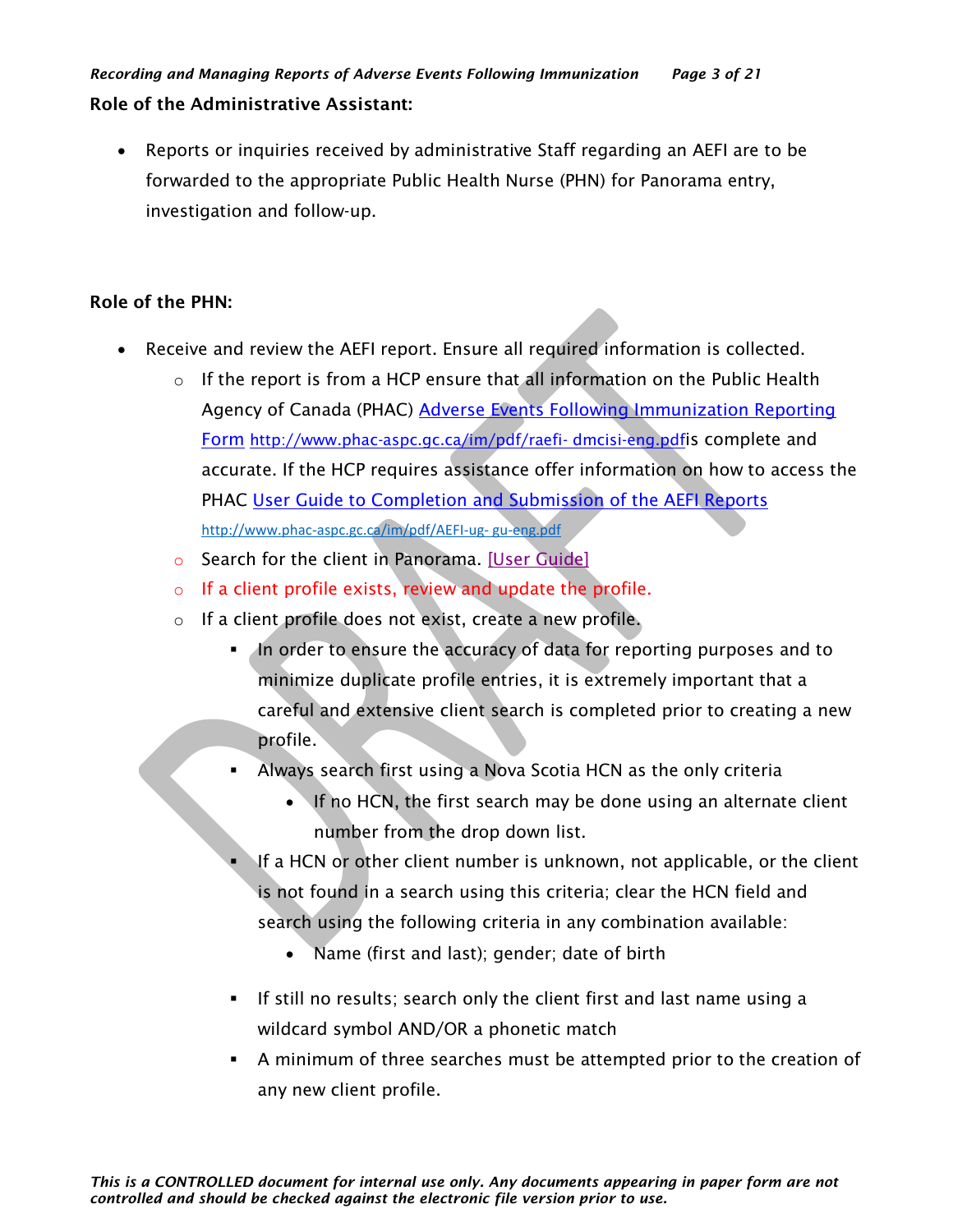### *Recording and Managing Reports of Adverse Events Following Immunization Page 4 of 21*

- $\circ$  If duplicate profiles are found for the same client, follow the process for reporting duplicates. [\[hyperlink to Part 4-Other Documentation Considerations\]](#page-6-1)
- Set the client profile in context for recording an AEFI. [\[User Guide\]](https://support.novascotia.ca/sites/default/files/docs/immunization-user-guides/PNS%20User%20Guide%20IMM%20101%20-%20Single%20Immunization.pdf)
- Determine whether the AEFI had been previously reported.
	- o If the AEFI was previously reported, ensure Public Health follow-up had been completed.
	- $\circ$  If the AEFI was not previously reported, determine if the associated immunization is recorded in Panorama.
		- **•** If the associated immunization is not recorded, add the immunization information to the client profile. [\[User Guide\]](https://support.novascotia.ca/sites/default/files/docs/immunization-user-guides/PNS%20User%20Guide%20IMM%20101%20-%20Single%20Immunization.pdf)
- Once it has been determined that an AEFI has not been previously reported and the associated immunization information is added to the client profile, the Nurse creates a new AEFI in Panorama [\[User Guide\]](https://support.novascotia.ca/sites/default/files/docs/immunization-user-guides/PNS%20User%20Guide%20IMM%20101%20-%20Single%20Immunization.pdf)
	- $\circ$  All reported AEFIs should be entered as soon as the investigation starts.
	- o Cases that do not meet the PHAC reporting requirements (i.e. local skin reactions) for AEFI can be closed with the disposition of "does not meet temporal criteria". This will ensure that an accurate count of investigations is captured.
	- o Historical reports of AEFI (i.e. verbal accounts given by a client on a past event): Only AEFIs with supporting documentation should be entered into Panorama.
		- If a verbal report is given of a historical event without documentation a note may be added to the client profile.

# *\*Determine how supporting documents (i.e. ER reports, EHS reports, and discharge reports) will be managed and stored.*

- Submit the AEFI to the zone MOH for review via Panorama [\[User Guide\]](https://support.novascotia.ca/sites/default/files/docs/immunization-user-guides/PNS%20User%20Guide%20IMM%20101%20-%20Single%20Immunization.pdf)
	- o For serious AEFIs: Submit to the MOH for review immediately.
	- $\circ$  For other AEFIs: Submit to the MOH for review within two weeks.
- Send an email to the zone MOH to advise that a new AEFI has been submitted for review in Panorama.
	- $\circ$  Include the Panorama client ID as the identifier. Do not send health card numbers as the client identifier.
	- $\circ$  Copy the zone Health Protection manager and/or designate on the email.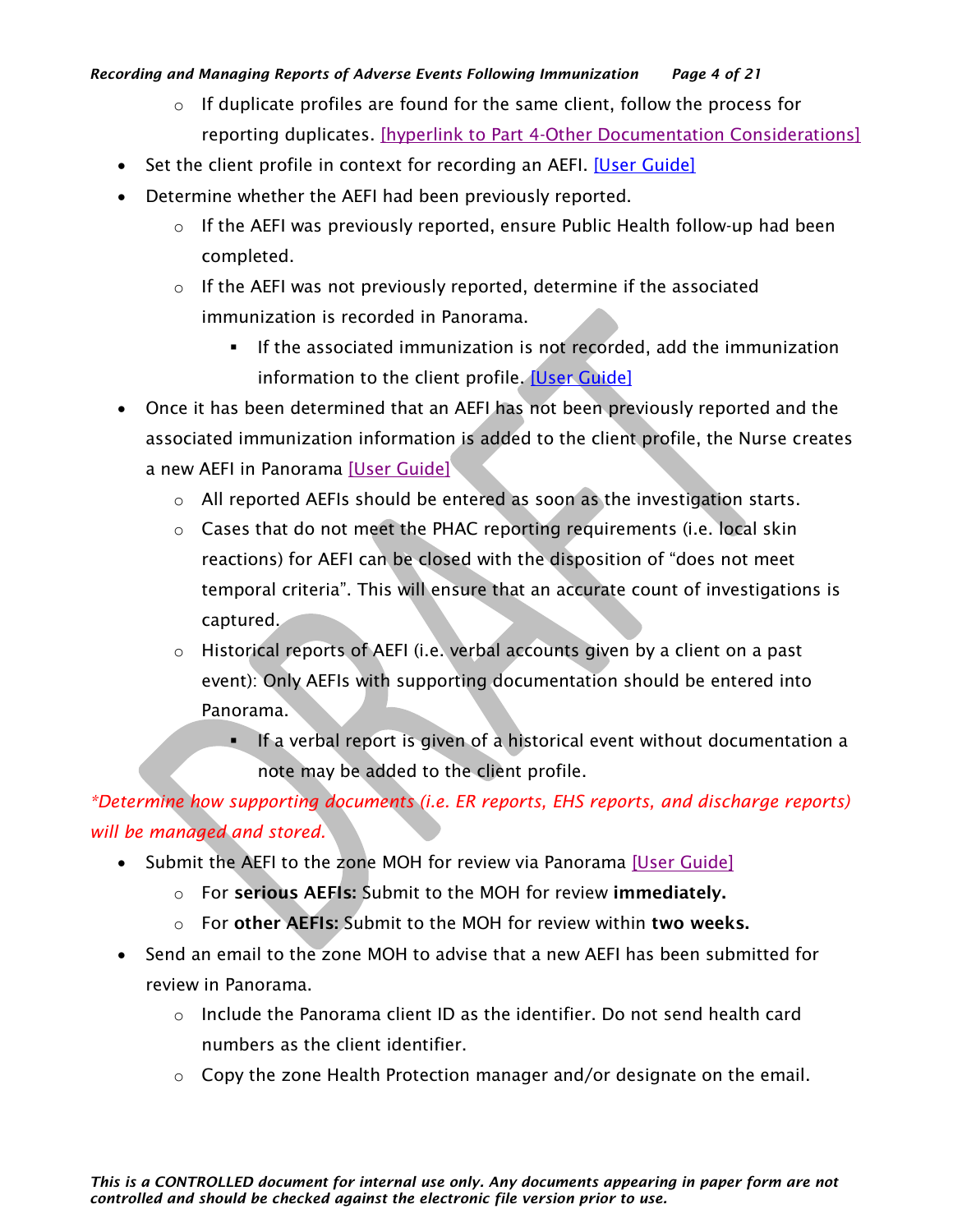#### *Recording and Managing Reports of Adverse Events Following Immunization Page 5 of 21*

 $\circ$  For serious AEFIs: send an email or phone notification to the Department of Health and Wellness (DHW) surveillance advising of the AEFI and provide the client ID#.

# Role of the Medical Officer of Health (MOH)

- Review all AEFI reports submitted by the PHN and document recommendations for follow-up in Panorama. [\[User Guide\]](https://support.novascotia.ca/sites/default/files/docs/immunization-user-guides/PNS%20User%20Guide%20IMM%20101%20-%20Single%20Immunization.pdf)
	- o For serious AEFIs: review, classify, provide recommendations and return to the Nurse who is managing the case within one weeks.
	- $\circ$  For other AEFIs: review, classify, provide recommendations and return to the Nurse who is managing the case within two weeks.
- Send an email to the assigned PHN to advise that recommendations have been added to the Panorama profile.
- Where the MOH is unable to enter recommendations directly into Panorama, the PHN may document the recommendations.
	- $\circ$  The Nurse will have access to the MOH role in Panorama in order to enter recommendations on their behalf.
		- **•** Select "reviewer on behalf of health service provider"; then add the name of the MOH who provided the recommendation.

# Role of the PHN:

- Review the MOH comments and complete follow-up of any recommendations provided [\[User Guide\]](https://support.novascotia.ca/sites/default/files/docs/immunization-user-guides/PNS%20User%20Guide%20IMM%20101%20-%20Single%20Immunization.pdf)
- Ensure a letter is sent to the HCP who provided the AEFI report (in addition to the family physician where applicable) and to the client outlining the MOH recommendations [\[hyperlink to Appendix F\].](#page-18-0)
	- o This should occur within two weeks.
- If required as per MOH recommendations, ensure a referral letter is sent to an allergist/specialist for client follow-up [\[hyperlink to Appendix G\].](#page-19-0)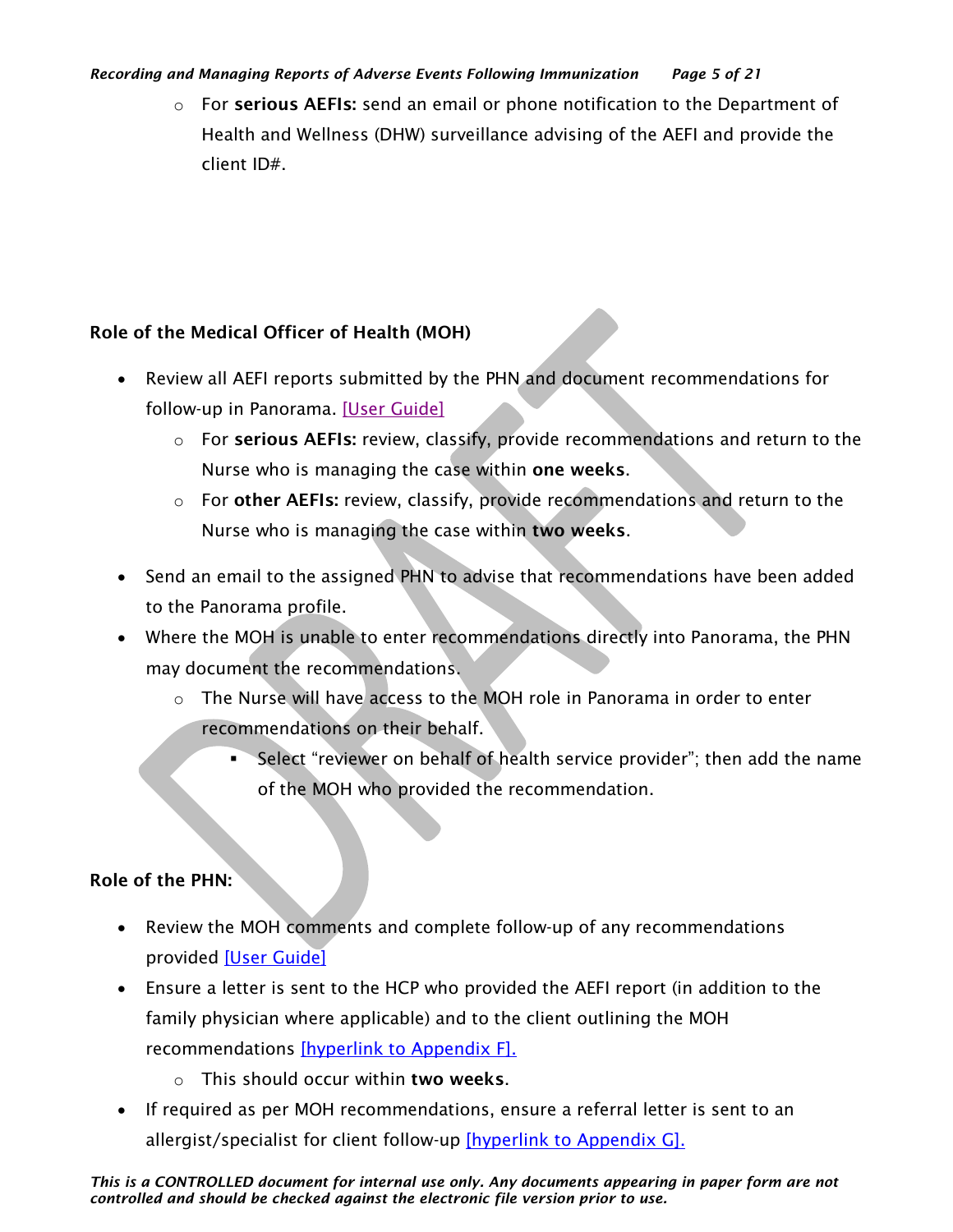### *Recording and Managing Reports of Adverse Events Following Immunization Page 6 of 21*

- Ensure all documentation is complete under the client profile in Panorama including follow-up actions taken.
	- $\circ$  It is up to the PHN to close the case in Panorama. DHW will not be accountable to close the case.
- Notify DHW surveillance by email when an AEFI report has been completed.
- Ensure DHW is sent a copy of the completed AEFI report.
	- $\circ$  All cases of AEFI that meet criteria are forwarded to PHAC through DHW.

# <span id="page-5-0"></span>PART 2-PANORAMA USE FOR NON-REGULAR STAFF

- It is expected that all Staff (PHNs) involved in case investigation and follow-up of AEFIs will utilize Panorama regardless of employment status.
- All Non-Regular Staff who provide case investigation and follow-up of AEFIs will require an Active Directory account in order to access and record information in Panorama.
	- $\circ$  Active Directory accounts are set up through the User Access Process with NSHA Information Technology Services.
	- $\circ$  The manager or delegate must be made aware of new users as soon as possible to ensure timely system access prior to scheduled immunization clinic(s).
	- o Requests for Active Directory accounts can be made through SharePoint at: [http://intra.nshealth.ca/it-self](http://intra.nshealth.ca/it-self-service/SitePages/User%20Access%20%e2%80%93%20Bulk%20Users.aspx)[service/SitePages/User%20Access%20%e2%80%93%20Bulk%20Users.aspx](http://intra.nshealth.ca/it-self-service/SitePages/User%20Access%20%e2%80%93%20Bulk%20Users.aspx)
- Hardware (i.e. laptops) will be made available within the zones to any staff who do not already have dedicated equipment assigned.
- All Non-Regular Staff will confirm they can access the Panorama immunization module prior to scheduled shifts that may involve case investigation and follow-up of an AEFI. Any issues with software/hardware access are to be identified with sufficient time for rectification prior to the scheduled date.

### Nursing Students

• Nursing students who are completing a practicum placement with NSHA Public Health will not be assigned to complete cases of AEFI. They may observe or play a role in follow-up with an assigned nurse preceptor/mentor.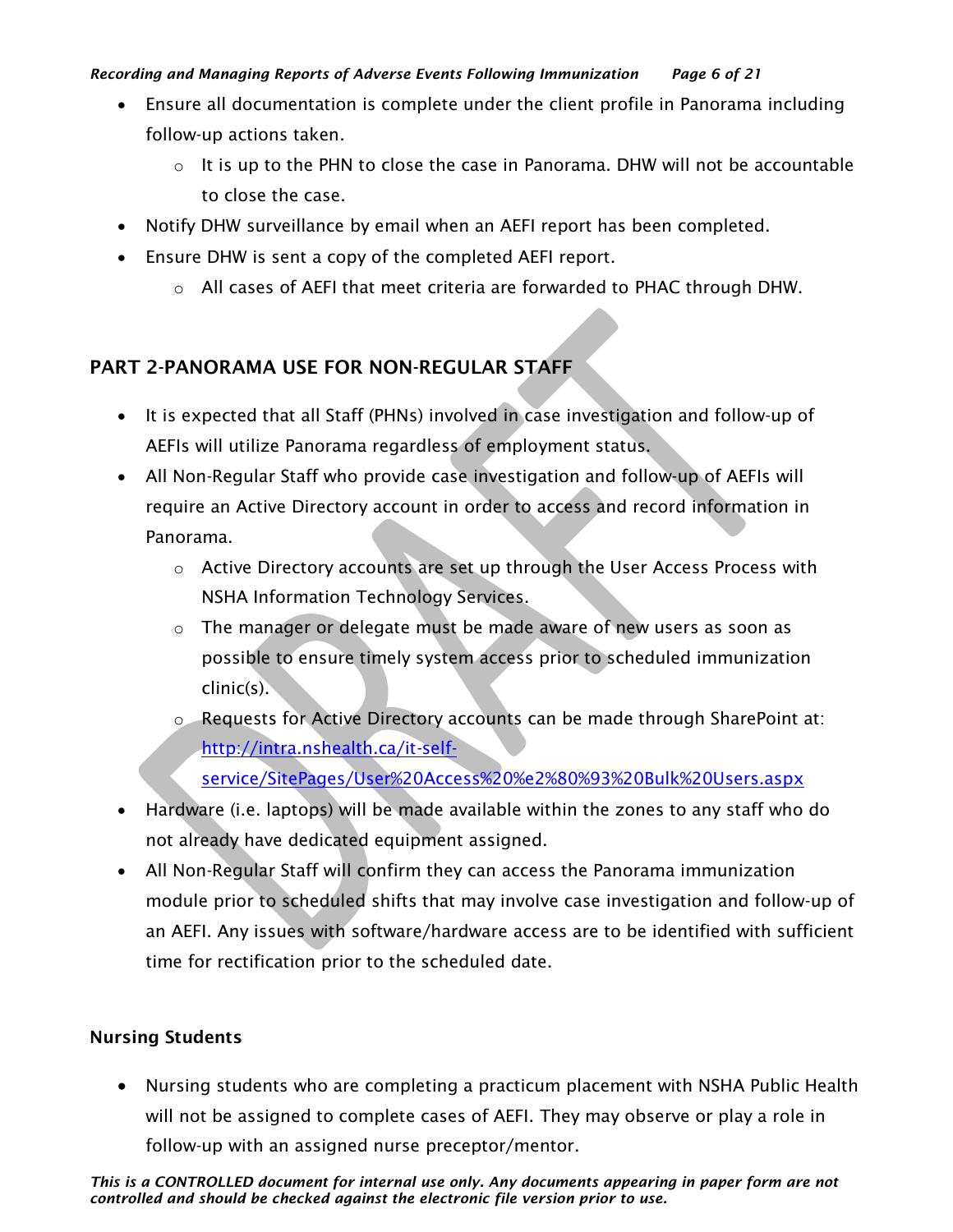## <span id="page-6-0"></span>Part 3-CONSENT DIRECTIVES

#### Consent for Disclosure:

- Consent for Disclosure related to Panorama must be granted and put into effect by the DHW Privacy and Access Office.
	- o Staff will advise clients who want to exercise this right to visit <https://novascotia.ca/dhw/phia/your-privacy.asp> for more information or consult the Privacy and Access Office at 1-855-640-4765 or [phia@gov.ns.ca](mailto:phia@gov.ns.ca)
	- o Once a request goes through the formal process the client file will not appear in a search. Nurses must obtain client consent to override this directive. [\[User](https://support.novascotia.ca/sites/default/files/docs/immunization-user-guides/PNS%20User%20Guide%20CLT%20102-%20Advanced%20Client%20Records%20Management.pdf)  [Guide\]O](https://support.novascotia.ca/sites/default/files/docs/immunization-user-guides/PNS%20User%20Guide%20CLT%20102-%20Advanced%20Client%20Records%20Management.pdf)nly Nurse Immunizers and Medical Officers of Health (MOHs) are given permission in Panorama to complete a consent override.

### Process as Part of AEFI Reporting and Follow-Up:

- AEFIs are reportable by law to Public Health under the Nova Scotia HPA and as such must be followed up.
- Client consent is not required to override this directive in Panorama for the purposes of reporting and gathering information related to an AEFI.
- The PHN will choose "Professional Judgement" in the Panorama dropdown list as the reason for the override and add a note in the comment box to indicate that the AEFI follow-up must be completed by law.

# <span id="page-6-1"></span>Part 4-OTHER DOCUMENTATION CONSIDERATIONS

### Deletion of Errors

- If information is entered accidentally on a client file (i.e. an allergy, address, consent typo, etc.) it should be deleted, not invalidated.
	- $\circ$  Deletions are only invisible to the end user; this information is still retrievable and auditable. In contrast, invalidated information can still be seen by the end user but is greyed-out.

*This is a CONTROLLED document for internal use only. Any documents appearing in paper form are not controlled and should be checked against the electronic file version prior to use.*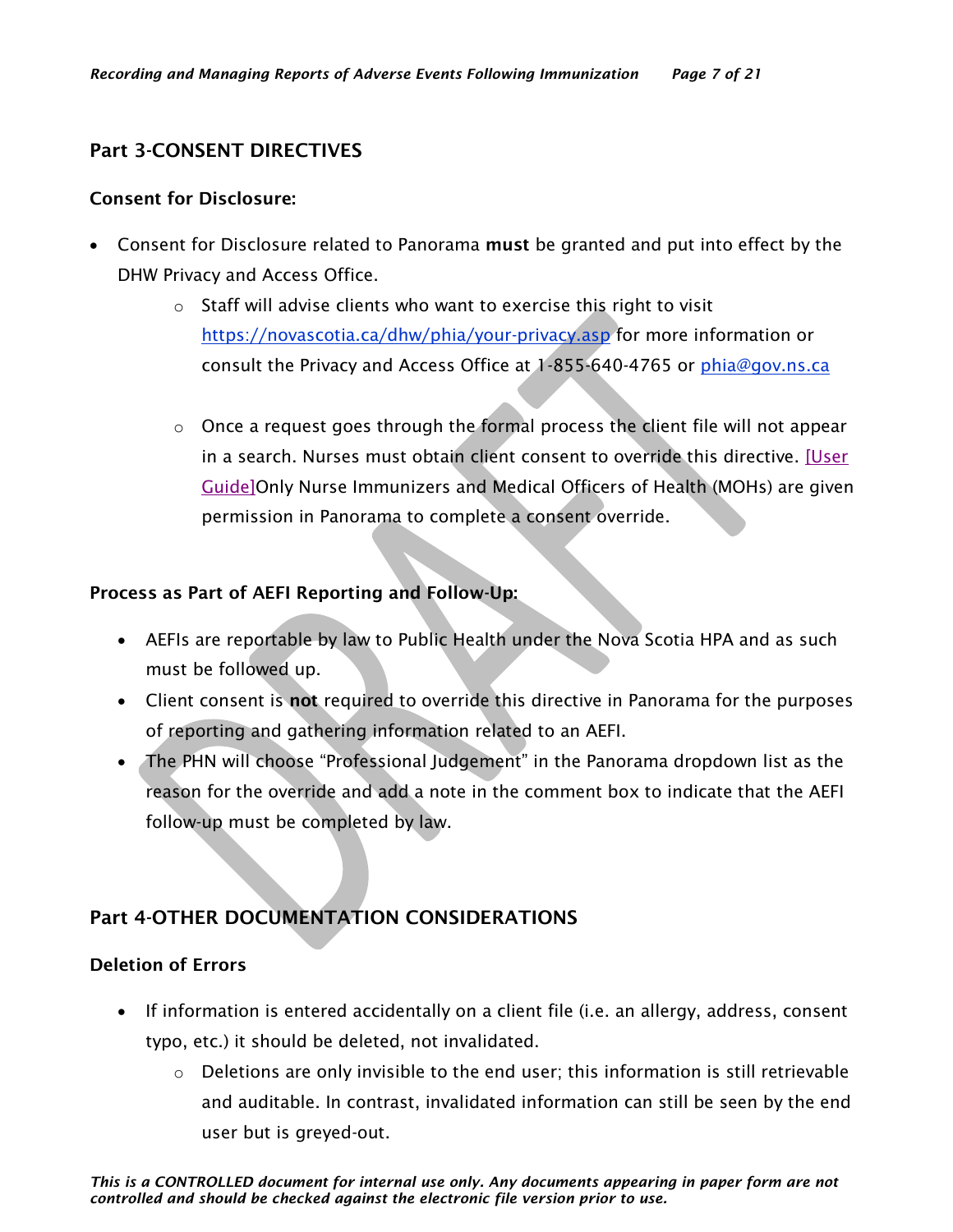#### *Recording and Managing Reports of Adverse Events Following Immunization Page 8 of 21*

- $\circ$  In some cases visibility of incorrect information may cause user confusion and more risk of harm to a client where the information was never relevant to them in the first place.
- Users are NEVER to delete clinical notes, another user's entry, or a past entry. In all of these cases the information would be updated so that all previous information is fully accessible and visible to the end user.
- Immunization administration errors entered by a nurse would be invalidated (not deleted) and correct information entered.
- Any amendment made to a client file that falls outside client demographic data must include a clinical note to indicate which fields have been changed and the reason for the change.
- Note: Panorama Immunization users are not granted system permissions to delete within the AEFI module. Therefore users should indicate "disregard" rather than "delete" and enter a note on the client profile to indicate the reason for disregard status. <u>[User Guide]</u>

### Duplicate Client Profiles

- If a duplicate client profile is found, an online ticket will be submitted to the Help Desk at<https://ictservices.nshealth.ca/assystnet/application/assystNET.jsp>
	- o The subject line should indicate "Panorama-possible duplicate client".
	- $\circ$  Include the client ID# for each possible duplicate file; do not include client names, health card numbers or other identifying information in the ticket.
	- Tickets for Panorama will be forwarded to the appropriate support Staff for resolution.

### Immunization Deferral

- Immunization Deferral occurs in cases where a client is expected to receive the immunization in future but could not receive it on the day of the scheduled appointment (i.e. they are sick, more information is required from the HCP, etc.).
- The Nurse Immunizer assesses the client and uses clinical judgement as to the necessity for deferring an immunization.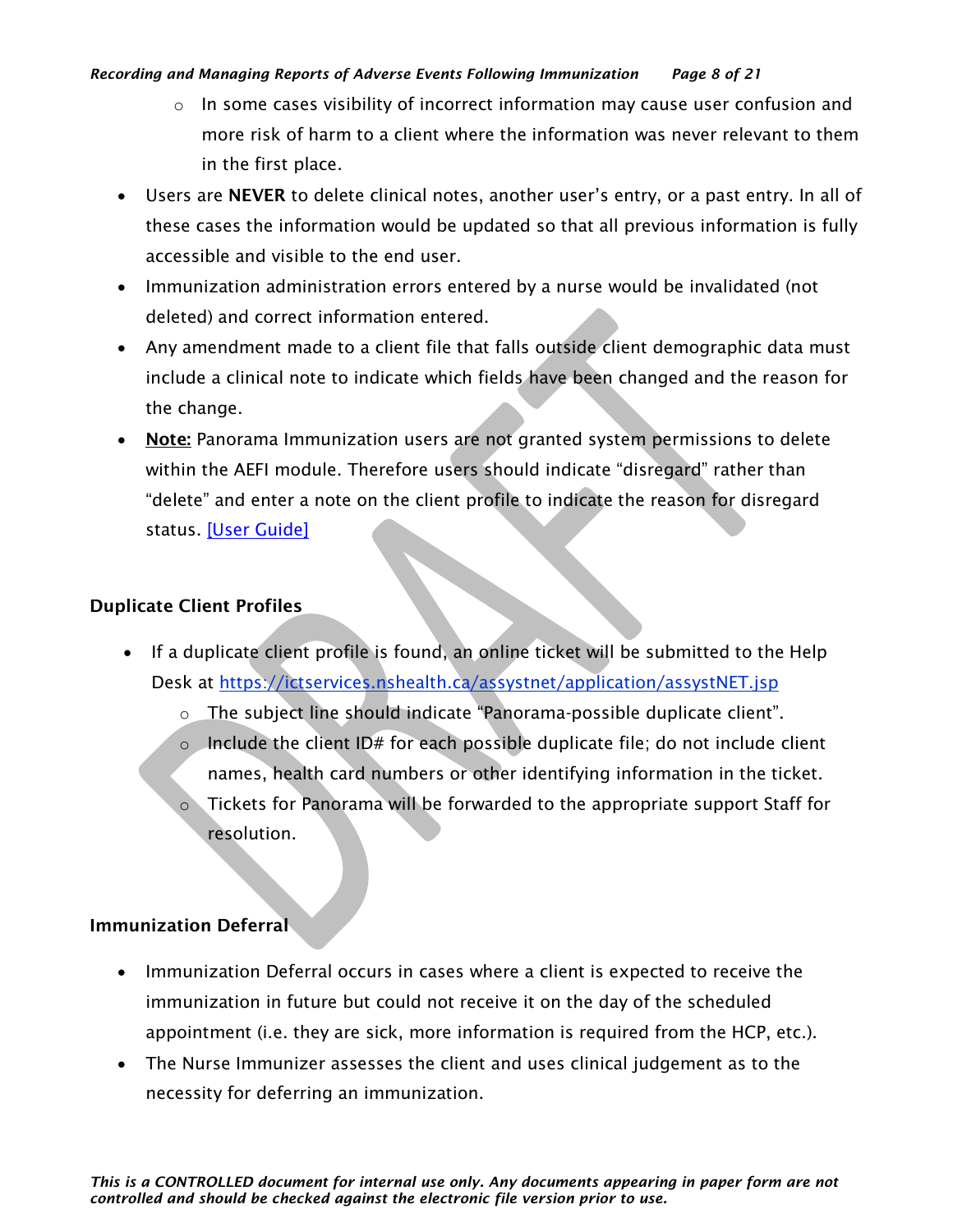#### *Recording and Managing Reports of Adverse Events Following Immunization Page 9 of 21*

- $\circ$  Deferrals are documented on the deferral page in Panorama and should always include a comment in the comments section to indicate the reason for deferral. [\[User Guide\]](https://support.novascotia.ca/sites/default/files/docs/immunization-user-guides/PNS%20User%20Guide%20IMM%20101%20-%20Single%20Immunization.pdf)
	- The comments section is preferable over a clinical note as the clinical notes are not attached to a specific event and are more time consuming to locate. The end user must also know to search for a clinical note whereas comments are available to any user on the same page that indicates the deferral was made. If necessary a clinical note may also be included.
- Whenever possible, a deferral should indicate both the start and end date (i.e. the date the deferral was put in place and the date it is expected to end in immunization).
	- o If an end date is unknown it may be left blank.

# Special Considerations [\[Special Conditions\]](https://support.novascotia.ca/sites/default/files/docs/immunization-user-guides/Panorama%20Tips%20%26%20Tricks_Special%20Considerations.pdf)

# *\*confirm & include definition chart from training material*

- Special considerations are updated in the client profile where factors that may impact immunization exist.
	- **.** If a consideration exists that is applicable to ALL immunization (i.e. a needle phobia) then a warning should be added rather than a precautio[n\[User Guide\]](https://support.novascotia.ca/sites/default/files/docs/immunization-user-guides/PNS%20User%20Guide%20CLT%20102-%20Advanced%20Client%20Records%20Management.pdf)
	- Warnings will appear for any vaccine given whereas precautions appear for specific agents.
- Allergies recorded in Panorama will not affect the forecaster function. A contraindication (found under special considerations) should also be added to the client profile when a vaccine should not be administered again. Contraindications will adjust the forecaste[r\[User Guide\]](https://support.novascotia.ca/sites/default/files/docs/immunization-user-guides/PNS%20User%20Guide%20IMM%20101%20-%20Single%20Immunization.pdf)
	- $\circ$  If subsequent doses are being recommended, do not use contraindications; instead add a precaution (i.e. longer post-immunization observation period). [\[User Guide\]](https://support.novascotia.ca/sites/default/files/docs/immunization-user-guides/PNS%20User%20Guide%20IMM%20101%20-%20Single%20Immunization.pdf)
- Allergies being captured that are unrelated to immunization may all be listed together under "other" in the comments section. [\[User Guide\]](https://support.novascotia.ca/sites/default/files/docs/immunization-user-guides/PNS%20User%20Guide%20CLT%20102-%20Advanced%20Client%20Records%20Management.pdf)

# <span id="page-8-0"></span>Part 5-CONTINGENCY (PANORAMA INACCESSIBLE)

*This is a CONTROLLED document for internal use only. Any documents appearing in paper form are not controlled and should be checked against the electronic file version prior to use.*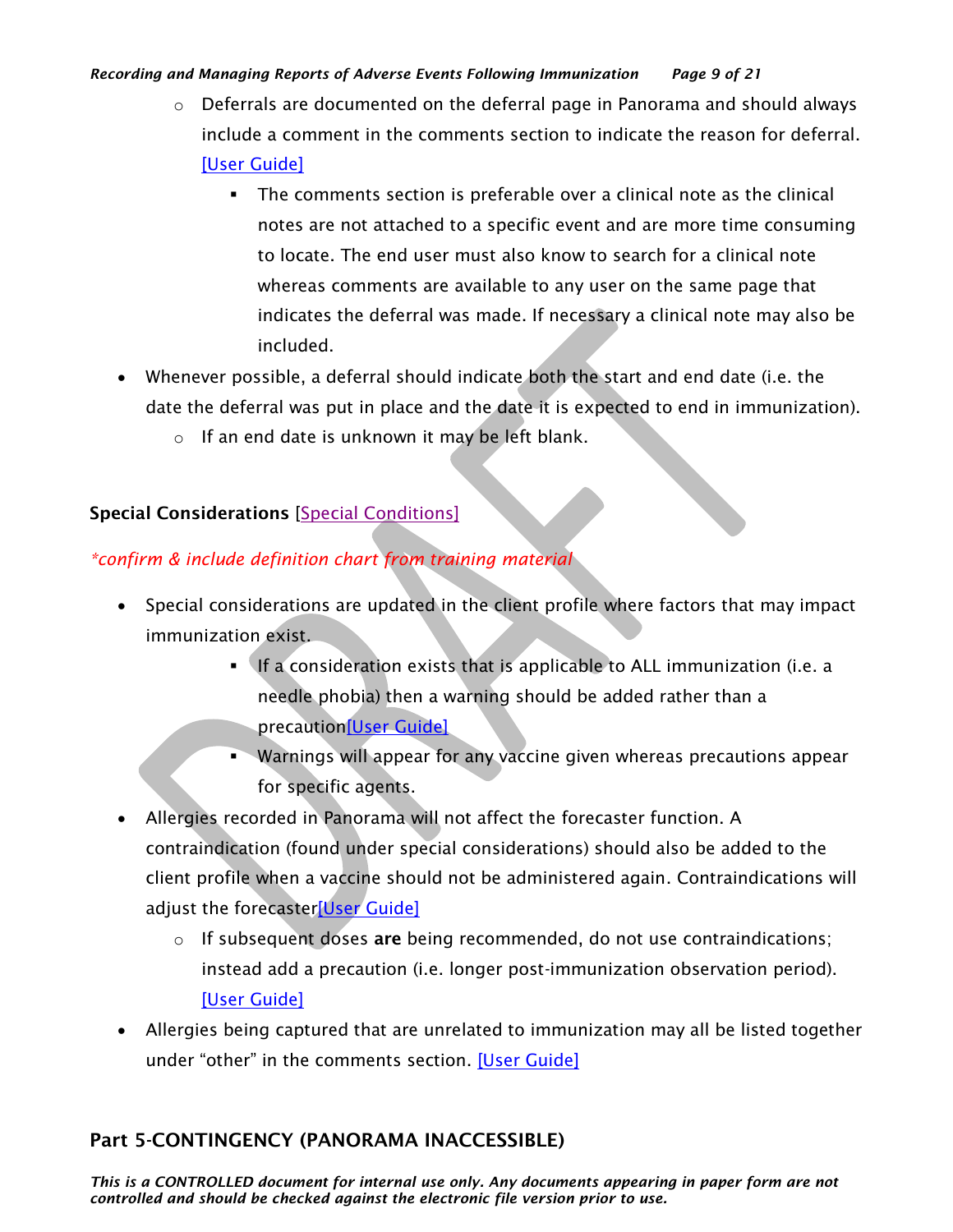- Should Panorama access be interrupted or unavailable during the AEFI reporting and follow-up process, the PHN will proceed with paper documentation and information will be entered into Panorama as soon as possible.
	- $\circ$  The PHAC reporting form will be completed and submitted to the zone MOH and DHW within the same follow-up timeframe required electronically. [Hyperlink] to Adverse Events Following Immunization Reporting Form and User Guide to Completion and Submission of the AEFI Reports.
	- o All hardcopy reports sent to the MOH and DHW during contingency follow-up will be scanned and emailed via secure file transfer.
	- $\circ$  As soon as Panorama software becomes accessible the case follow-up information will be entered.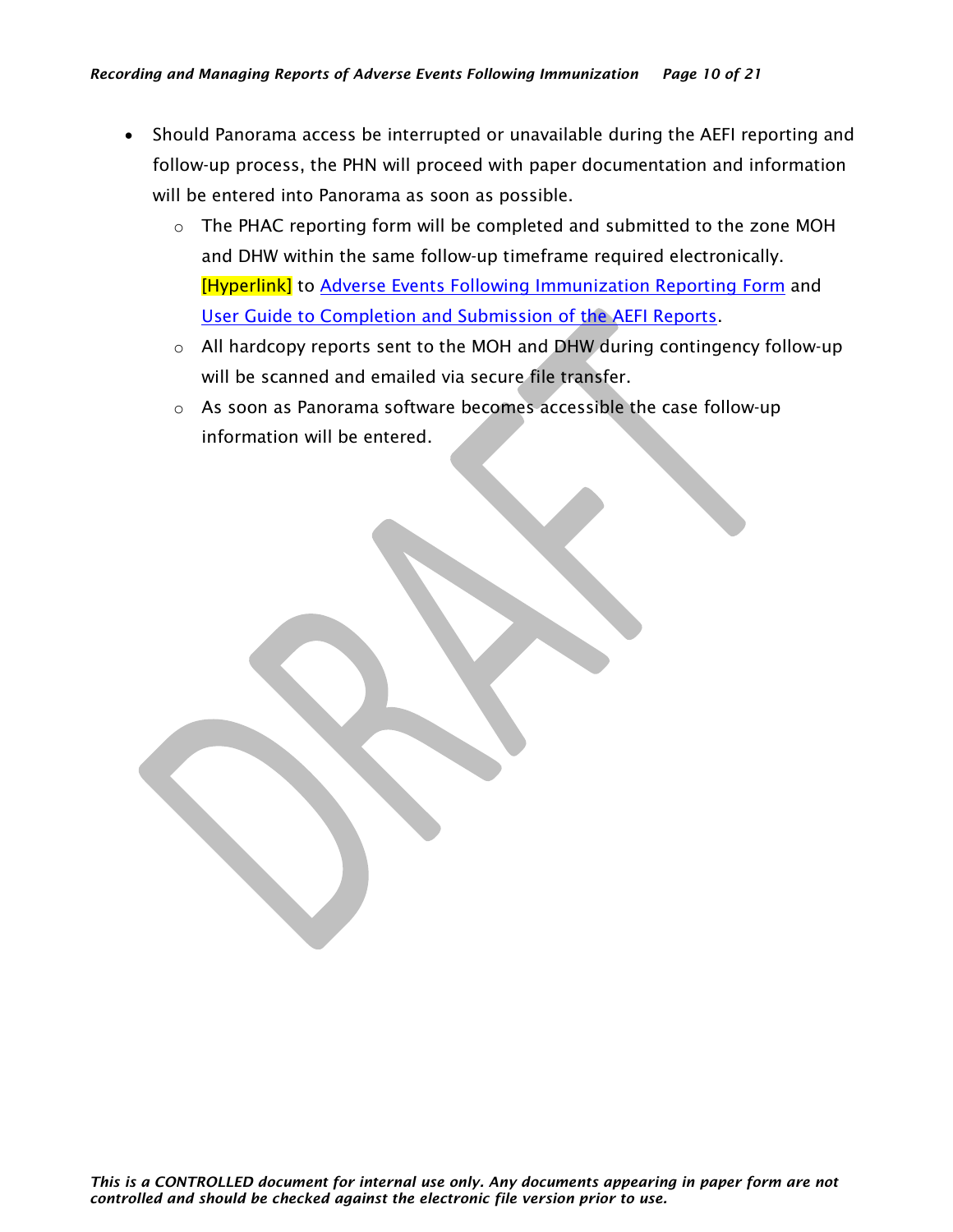*Recording and Managing Reports of Adverse Events Following Immunization Page 11 of 21*

# REFERENCES

Nova Scotia Health Authority. (2015a). *Immunization toolkit for family practice*. Retrieved from [http://www.cdha.nshealth.ca/public-health/immunization-public](http://www.cdha.nshealth.ca/public-health/immunization-public-health/immunization-toolkit-family-practice)[health/immunization-toolkit-family-practice](http://www.cdha.nshealth.ca/public-health/immunization-public-health/immunization-toolkit-family-practice)

Nova Scotia Department of Health and Wellness. (2015b). *Communicable disease prevention and control: immunization.* Retrieved form <https://novascotia.ca/dhw/cdpc/immunization.asp>

Nova Scotia Department of Health and Wellness. (2017a). *Nova Scotia immunization manual*. Retrieved from [http://novascotia.ca/dhw/cdpc/documents/Immunization-](http://novascotia.ca/dhw/cdpc/documents/Immunization-Manual.pdf)[Manual.pdf](http://novascotia.ca/dhw/cdpc/documents/Immunization-Manual.pdf)

Nova Scotia Department of Health and Wellness. (2013). *It's the law: Reporting adverse events following immunization (AEFI).* Retrieved from [http://novascotia.ca/dhw/cdpc/documents/13087\\_AdverseEventsPoster\\_En.pdf](http://novascotia.ca/dhw/cdpc/documents/13087_AdverseEventsPoster_En.pdf)

Nova Scotia Department of Health and Wellness. (2013). *NS adverse event following immunization reporting guidelines.*

Province of Nova Scotia. (2013). *Custodians: What does PHIA mean to me? Personal Health Information Act.* Retrieved from<http://novascotia.ca/dhw/phia/custodians.asp>

Province of Nova Scotia. (2016). *Health Protection Act.* Chapter 4 of the Acts of 2004. Retrieved from<http://nslegislature.ca/legc/statutes/health%20protection.pdf>

Public Health Agency of Canada. (2011). *Report of adverse events following immunization (AEFI).* Retrieved from<http://www.phac-aspc.gc.ca/im/pdf/raefi-dmcisi-eng.pdf>

Public Health Agency of Canada. (2011). *User Guide: Report of Adverse Events Following Immunization (AEFI).* Retrieved from [http://www.phac](http://www.phac-aspc.gc.ca/im/aefi_guide/index-eng.php)[aspc.gc.ca/im/aefi\\_guide/index-eng.php](http://www.phac-aspc.gc.ca/im/aefi_guide/index-eng.php)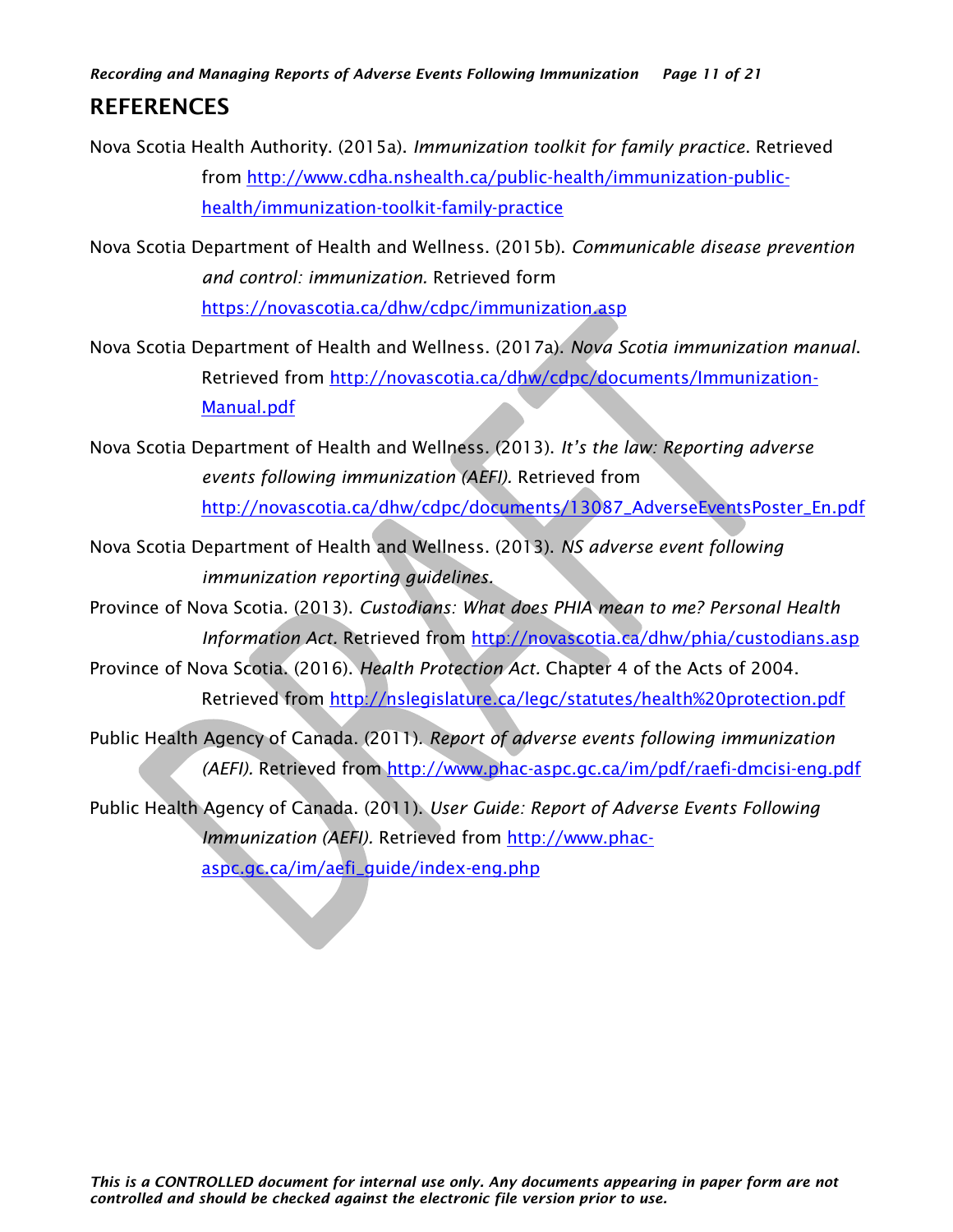# RELATED DOCUMENTS

# <span id="page-11-0"></span>Policies

Reference and link to the new NSHA Immunization Policy [Public Health MM-IM-001] once approved *(will supersede all former DHA immunization-related policies)*

Reference and link to the new NSHA Anaphylaxis Policy once approved *(will supersede all former related DHA policies)*

## Appendices

Appendix A-Definitions

Appendix B-Nova Scotia Immunization Schedule for Children

[https://novascotia.ca/dhw/cdpc/documents/13078\\_NsChildhoodImmPoster\\_En.pdf](https://novascotia.ca/dhw/cdpc/documents/13078_NsChildhoodImmPoster_En.pdf)

Appendix C-Nova Scotia Immunization Schedule for Adults

[https://novascotia.ca/dhw/cdpc/documents/13155\\_AdultImmunizationSchedule\\_En.pdf](https://novascotia.ca/dhw/cdpc/documents/13155_AdultImmunizationSchedule_En.pdf)

Appendix D-Nova Scotia School Immunization Schedule

[https://novascotia.ca/dhw/cdpc/documents/13153\\_SchoolImmunizationSchedule\\_En.pdf](https://novascotia.ca/dhw/cdpc/documents/13153_SchoolImmunizationSchedule_En.pdf)

Appendix E-"It's the Law: Reporting Adverse Events Following Immunization"

Appendix F-Sample AEFI Recommendation Follow-Up Letter

Appendix G-Sample AEFI Referral Letter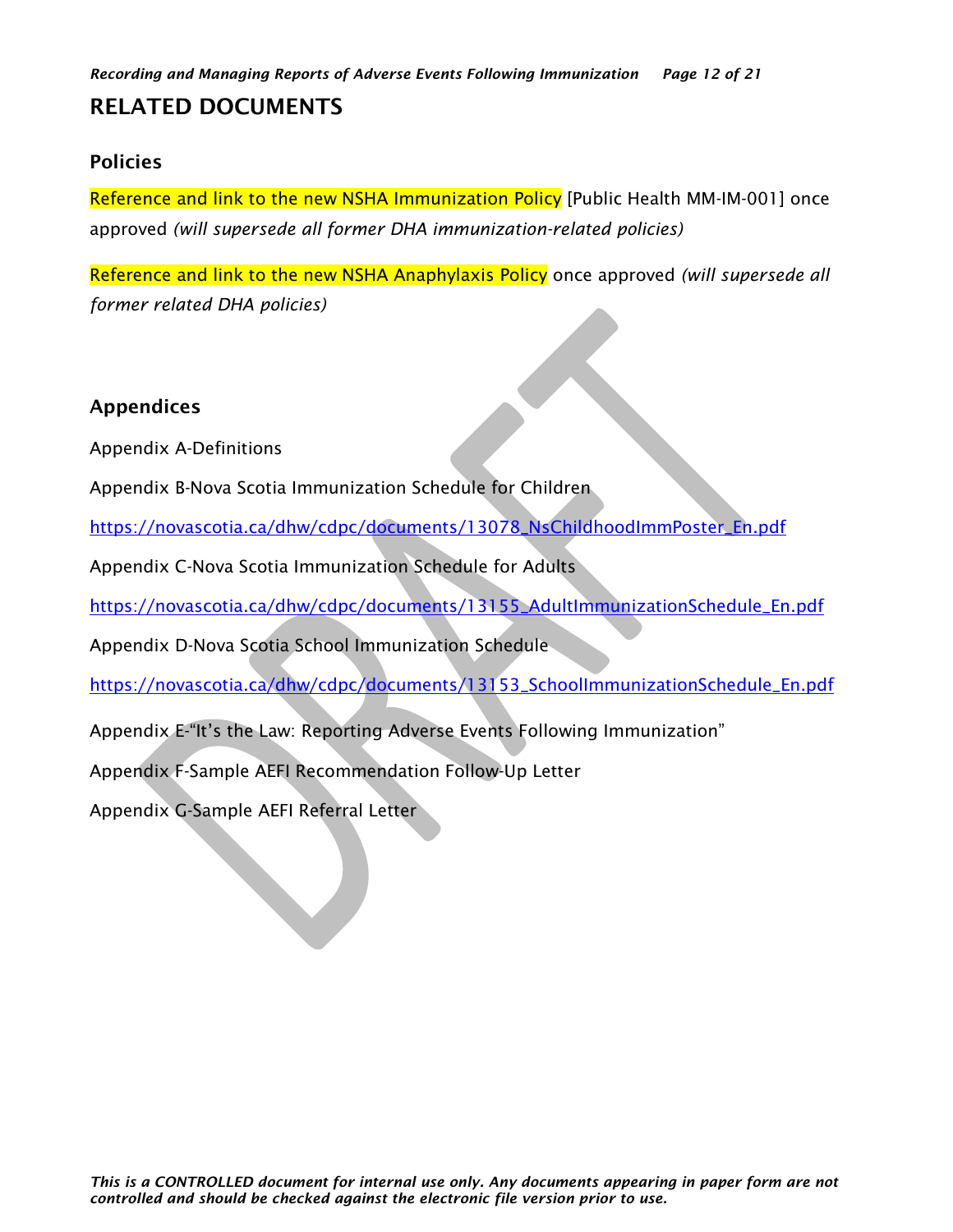# <span id="page-12-0"></span>Appendix A-Definitions

| <b>AEFI</b>                                 | Adverse event following immunization is any untoward medical<br>occurrence which follows immunization and which does not<br>necessarily have a causal relationship with the vaccine.                                                                |
|---------------------------------------------|-----------------------------------------------------------------------------------------------------------------------------------------------------------------------------------------------------------------------------------------------------|
|                                             | A serious AEFI is one that is life threatening or results in death,<br>requires hospitalization for more than 24 hours or prolongation of an<br>existing hospitalization, results in residual disability or congenital<br>malformation.             |
| Consent for<br><b>Disclosure</b>            | Consent granted by a client to a Nurse or MOH to view a file that has<br>been masked by the DHW Privacy and Access Office. Masking is a<br>process that limits the disclosure of specific portions of that client's<br>personal health information. |
| Deferral                                    | A postponement status assigned where a student is expected to have<br>an eligible immunization at a date in the foreseeable future but could<br>not receive it on the day originally scheduled.                                                     |
| <b>Health Care</b><br>Professional<br>(HCP) | All persons employed by NSHA facilities, or NSHA funded facilities, as<br>well as members of the medical staff, volunteers, board members,<br>students, and others associated through contracts.                                                    |
| Immunization                                | The process by which immunity is conferred, either by injection of<br>antigens (active Immunization) or by injection of serum containing<br>specific antibodies (passive immunization).                                                             |
| Non-Regular Staff                           | Refers to all learners, temporary and casual Staff who provide services<br>to clients as part of assigned work activities within Public Health at<br>the NSHA. This may include both administrative and nursing related<br>functions.               |
| Notifiable<br><b>Diseases</b>               | Communicable diseases identified by federal and provincial<br>governments as priorities for monitoring and control efforts.                                                                                                                         |
| <b>Health Protection</b><br>Act (HPA)       | Provincial legislation in Nova Scotia that provides a framework to<br>enable public health officials to protect the public while preventing,<br>detecting, and containing health threats.                                                           |
| <b>Nurse</b>                                | Refers to all permanent status registered nurses and licensed practical<br>nurses who provide services to clients as part of assigned work<br>activities within Public Health at the NSHA.                                                          |
| Panorama                                    | An electronic public health surveillance system designed to increase<br>efficiency in tracking vaccine usage, immunization coverage rates, and<br>control of infectious notifiable diseases including outbreaks.                                    |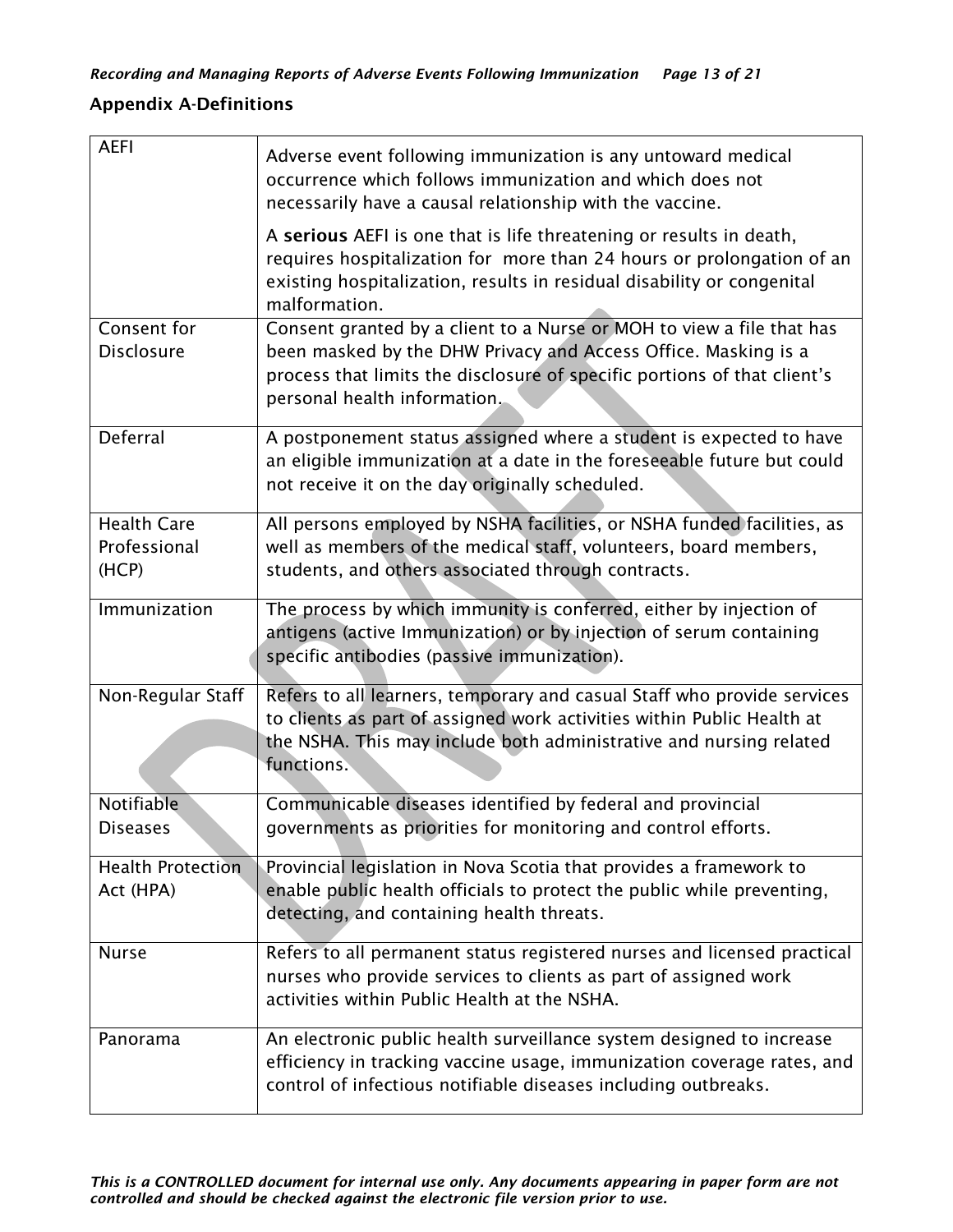| <b>Publicly Funded</b><br>Immunization<br>Program | A provincially determined list of publicly funded vaccine which falls<br>under various routine and non-routine eligibility criteria including<br>childhood, school, adult and high risk categories.                                                                                                                               |
|---------------------------------------------------|-----------------------------------------------------------------------------------------------------------------------------------------------------------------------------------------------------------------------------------------------------------------------------------------------------------------------------------|
| <b>Public Health</b><br>Nurse (PHN)               | A Registered Nurse (RN) employed by the NSHA with the specific title<br>and role of PHN. This position is defined in the HPA with<br>accountabilities for notifiable disease and health hazard reporting and<br>follow-up under the guidance and authority of the Regional/Deputy/<br>and Chief Medical Officers of Health (MOH). |
| <b>Staff</b>                                      | Unless specifically limited by a certain policy, refers to all employees,<br>physicians, learners, volunteers, board members, contractors,<br>contract workers, franchise employees, and other individuals<br>performing work activities within NSHA.                                                                             |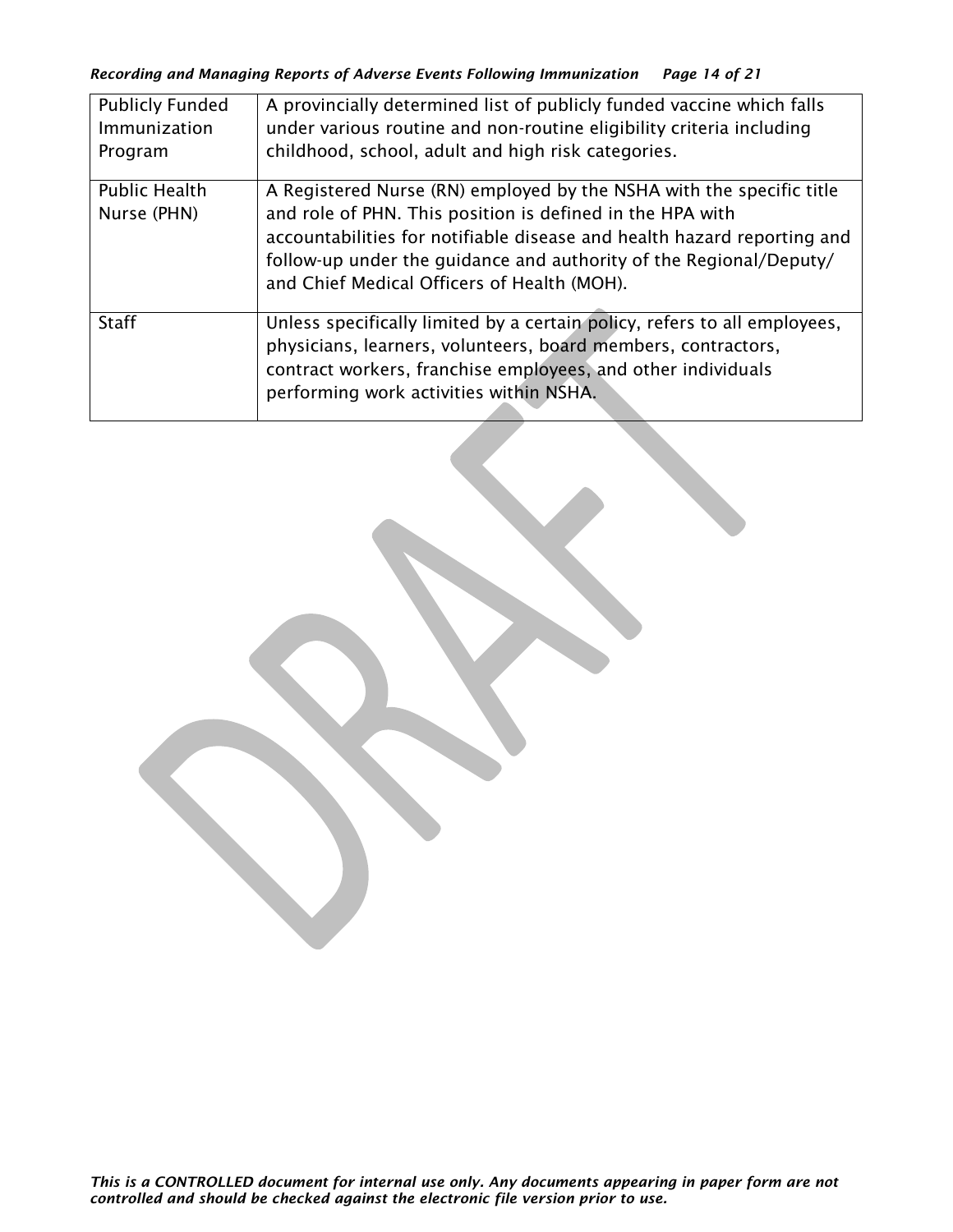### <span id="page-14-0"></span>Appendix B-Nova Scotia Immunization Schedule for Children

# **Routine Childhood** Immunization Schedule

Childhood immunizations have changed in the past few years. This schedule reflects these changes and may be different from what you or your children may have received in the past.

The immunizations shown on this schedule are those that are given free of charge.

High-risk children may be eligible for additional vaccines. For more information, talk to your health care provider or call your local Public Health Services office.

|        |                                                                                                                                          |             |        |             | <b>SCHEDULE</b> |              |                  |
|--------|------------------------------------------------------------------------------------------------------------------------------------------|-------------|--------|-------------|-----------------|--------------|------------------|
|        |                                                                                                                                          | 2<br>months | months | 6<br>months | 12<br>months    | 18<br>months | $4 - 6$<br>years |
| CCINES | DTaP-IPV-Hib<br>Diphtheria, tetanus, acellular pertussis (whooping<br>cough), polio, and Haemophilus influenzae type<br><b>b</b> vaccine |             |        |             |                 |              |                  |
|        | Pneumo Coni.<br>Pneumococcal conjugate vaccine                                                                                           |             |        |             |                 |              |                  |
|        | Men C Conj.<br>Meningococcal group C conjugate vaccine                                                                                   |             |        |             |                 |              |                  |
|        | MMRV*<br>Measles, mumps, rubella and varicella vaccine                                                                                   |             |        |             |                 |              |                  |
|        | <b>Tdap-IPV</b><br>Tetanus, diphtheria, acellular pertussis (whooping<br>cough), and polio vaccine                                       |             |        |             |                 |              |                  |

\*The second dose of MMRV can be given only once between 18 months and 6 years of age.

#### **Seasonal Flu Vaccines**

- · Seasonal flu vaccines are free for all Nova Scotians. They are recommended for all adults and children EXCEPT for babies under 6 months.
- · Seasonal flu vaccines are strongly recommended for anyone who lives with or takes care of a child under 5 years, and for anyone living in a home where a newborn is expected during influenza season (October to April). This includes both adults and older children.
- · Seasonal flu vaccines are also strongly recommended for children with a health condition that places them at high risk and for anyone who lives with or takes care of these children.
- Children under 9 years old getting their first flu vaccine need 2 doses.

For more information about seasonal flu vaccines, see: novascotia.ca/DHW/CDPC/flu.asp

Aussi disponible en français



**REV15-16**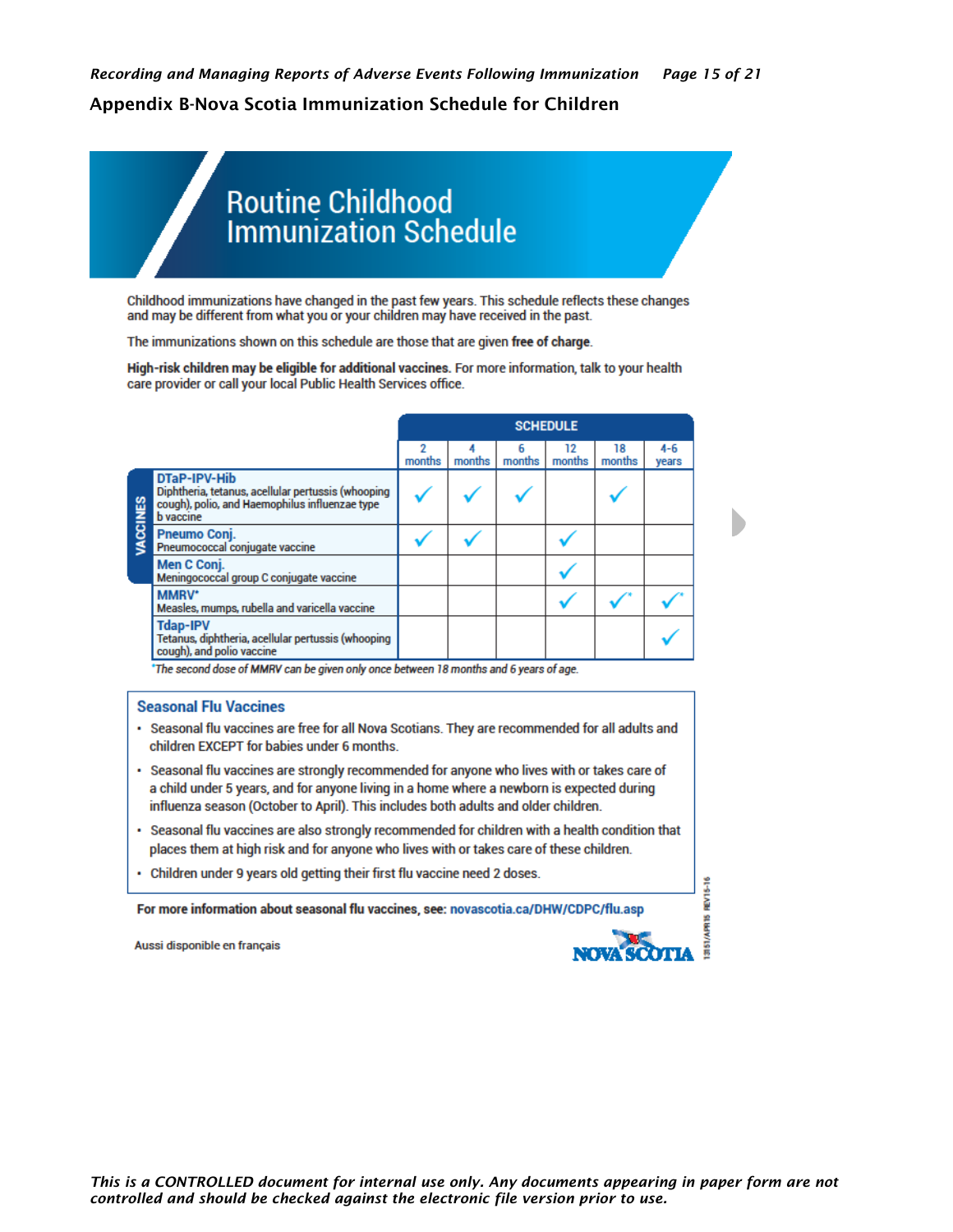#### <span id="page-15-0"></span>Appendix C-Nova Scotia Immunization Schedule for Adults

# **Immunization Schedule for Adults**

The immunizations shown here are given free of charge.

Adults at high risk may be eligible for additional vaccines. For more information, talk to your health care provider or call your local Public Health office.

|              |                                                                                                                                           | <b>SCHEDULE</b>                |                     |  |
|--------------|-------------------------------------------------------------------------------------------------------------------------------------------|--------------------------------|---------------------|--|
|              |                                                                                                                                           | Adults to age 64               | Adults 65 and older |  |
| <b>CINES</b> | Seasonal Flu <sup>1</sup><br>Influenza vaccine (every flu season)                                                                         |                                |                     |  |
|              | Td<br>Tetarus, diphtheria vaccine. (Every 10 years. 1 dose should<br>be given as Tdap <sup>2</sup> if not previously given in adulthood.) |                                |                     |  |
|              | Pneumococcal polysaccharide<br>Prieumococcal polysaccharide vaccine (1 dose) <sup>3</sup>                                                 | (htgh rtsk only)               |                     |  |
|              | <b>MMR</b><br>Measles, mumps and rubella vaccine (2 doses)                                                                                | (Adults born in 1970 or later) |                     |  |

1 For more information about flu vaccine, see novascotia.ca/flu

2 Tdap (tetanus and diphtheria toxoid combined with acellular pertussis vaccine)

- . All adults who have not received a dose of pertussis vaccine in adulthood should receive a single dose of Tdap for the prevention of pertussis (whooping cough), particularly if they are in regular contact with infants.
- 3 In most cases, pneumococcal polysaccharide vaccine should be given only once. More than one dose decreases the effectiveness of the vaccine. For some people, re-vaccination may be required. For more information on re-vaccination,
	- talk to your health care provider or
	- · visit www.phac-aspc.gc.ca/publicat/cig-gci/p04-pneu-eng.php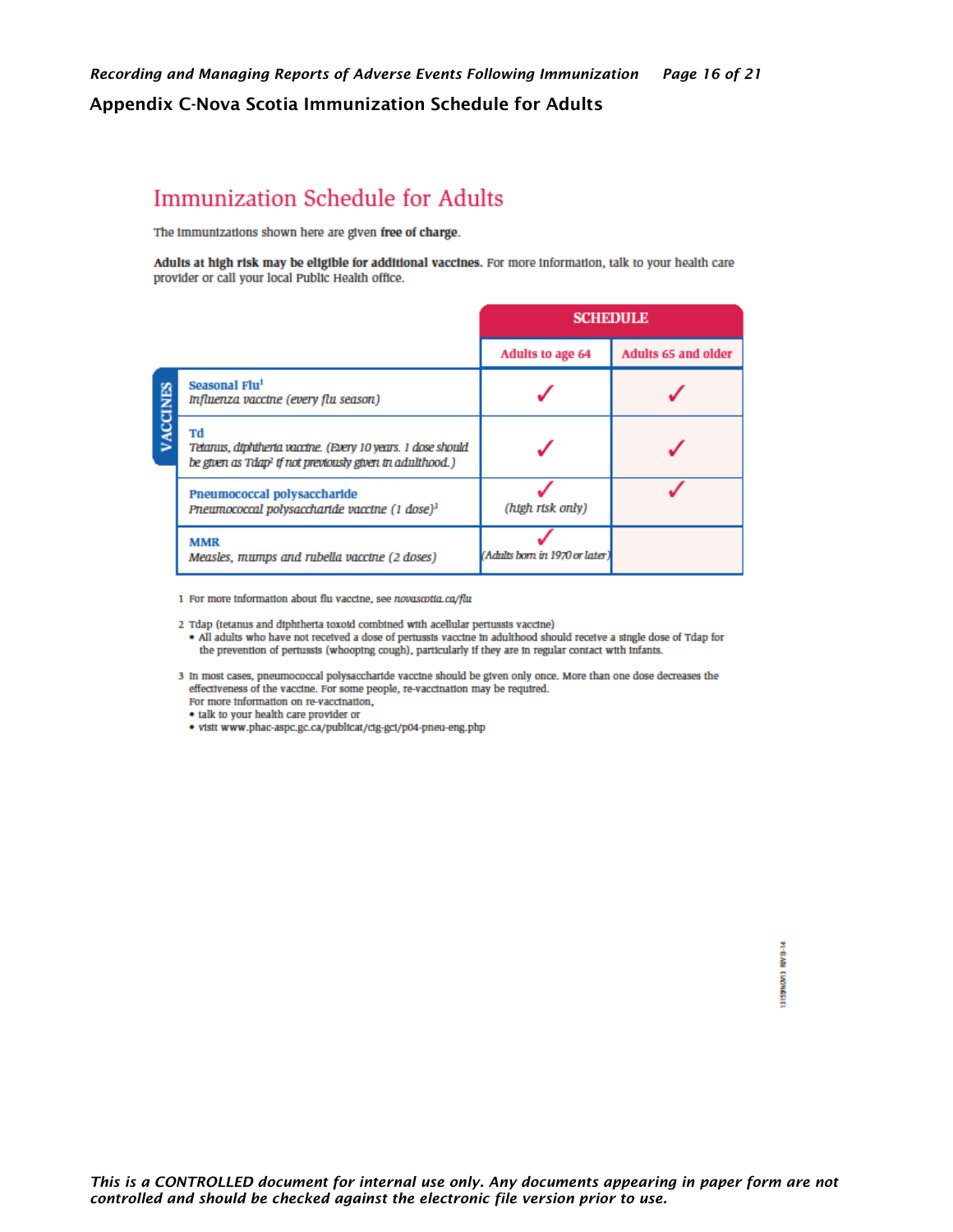# <span id="page-16-0"></span>**School Immunization Schedule**

The immunizations shown on this schedule are those that are given free of charge.

Children at high risk may be eligible for additional vaccines. For more information, talk to your health care provider or talk to your local Public Health Office.

|          |                                                                                                              | <b>School Year</b> |
|----------|--------------------------------------------------------------------------------------------------------------|--------------------|
|          |                                                                                                              | Grade 7            |
| VACCINES | HPV (for both boys and girls)<br>Human papillomavirus vaccine (2 doses)                                      |                    |
|          | <b>Hepatitis B (HB)</b><br>Hepatitis B vaccine (2 doses)                                                     |                    |
|          | <b>Tdap</b><br>Tetanus, diphtheria, and acellular pertussis<br>(whooping cough) vaccine                      |                    |
|          | <b>Meningococcal Quadrivalent</b><br><b>Meningococcal Quadrivalent vaccine</b><br>(Groups A, C, Y and W 135) |                    |

13153/APR15 REV15-16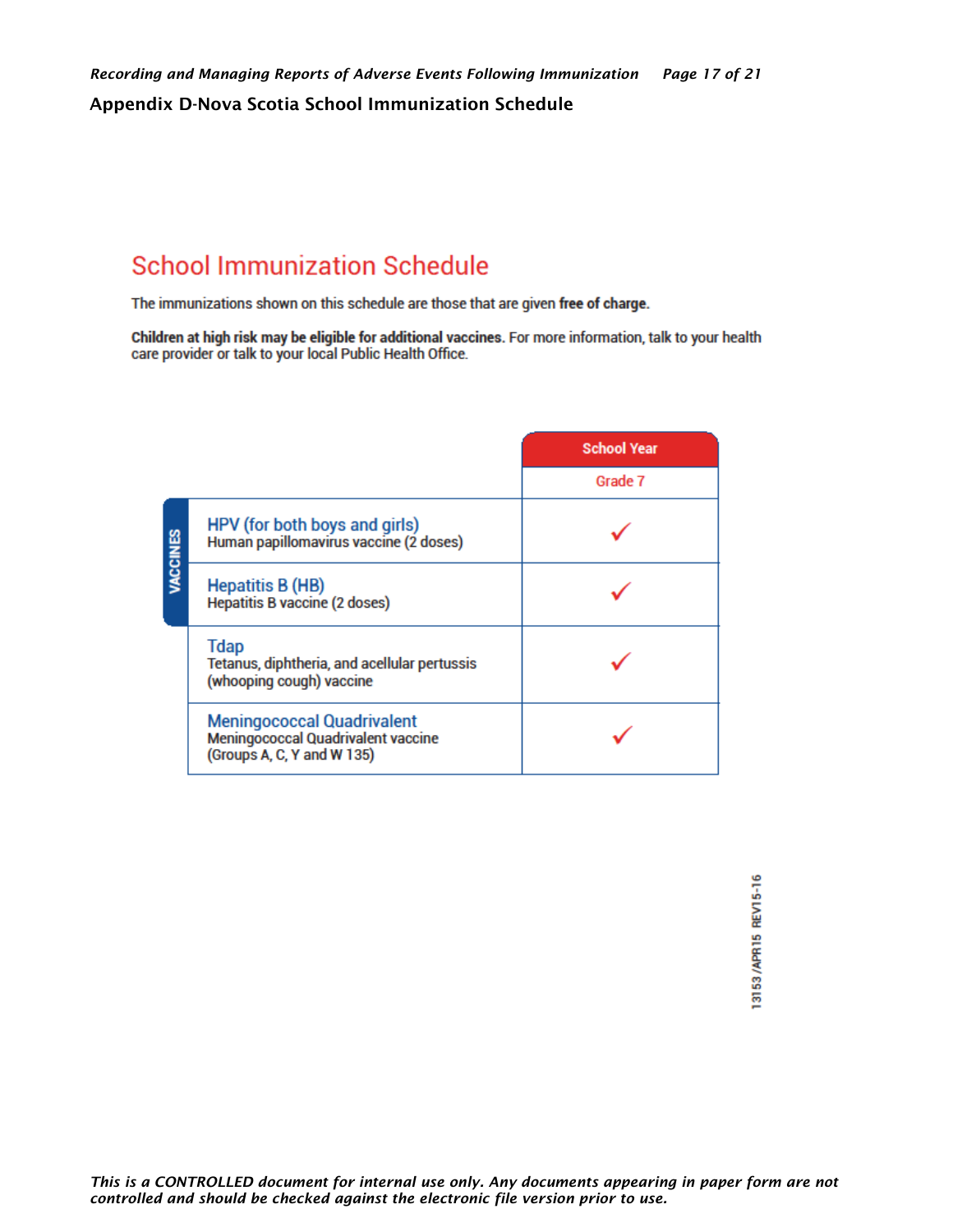<span id="page-17-0"></span>*Recording and Managing Reports of Adverse Events Following Immunization Page 18 of 21* Appendix E-"It's the Law: Reporting Adverse Events Following Immunization"

# It's the Law: Reporting Adverse Events **Following Immunization (AEFI)**

# **What to Report**

You are required BY LAW to report to Public Health the following adverse events that may occur following immunization.

#### **Serious Adverse Events**

#### **Report within 1 working day** Any serious reaction that:

- · Is life-threatening e.g., anaphylaxis, Guillain-Barré Svndrome
- Causes or prolongs hospitalization ≥ 24 hours
- Results in permanent disability or congenital malformation
- · Is fatal

#### **Other Adverse Events**

#### **Report within 5 working days**

- Neurological events including febrile and afebrile convulsions
- Associated events where medical attention is required
- Events where consideration must be given to postpone or contraindicate future immunizations
- Unexpected events with no alternative explanation

# **What NOT to Report**

Do not report minor expected reactions such as localized tenderness, as outlined in the product monograph, unless they are more severe or more frequent than expected.

# **How to Report**

- 1. Consult your local Public Health office to determine if an AEFI form should be completed.
- 2. If required, download and complete the AEFI form: www.phac-aspc.gc.ca/im/aefi-form-eng.php
- 3. Send the completed form to your local Public Health office.

South Shore Health Public Health Services<br>Tel: 543-0850 Fax: 527-4208

South West Health Public Health Services Tel: 742-7141 Fax: 742-6062

**Annapolis Valley Health** Public Health Services Tel: 542-6310 Fax: 542-6333

**Colchester East Hants Health Authority** Public Health Services Tel: 893-5820 Fax: 893-2614

**Cumberland Health** Authority Public Health Services Tel: 667-3319 Fax: 893-2614

**Pictou County Health Authority** Public Health Services Tel: 752-5151 Fax: 893-2614

Guysborough Antigonish Strait Health Authority Public Health Services Tel: 867-4500 ext. 4800 Fax: 863-5111

Cape Breton District **Health Authority** Public Health Services Tel: 563-2400 Fax: 563-2005

**Capital Health** Public Health Services Tel: 481-5800 Fax: 481-5889



**Public Health Services** 

**NOVA SCOTTA** 

novascotia.ca/dhw

3087/AUG14 REV11-12

*This is a CONTROLLED document for internal use only. Any documents appearing in paper form are not controlled and should be checked against the electronic file version prior to use.*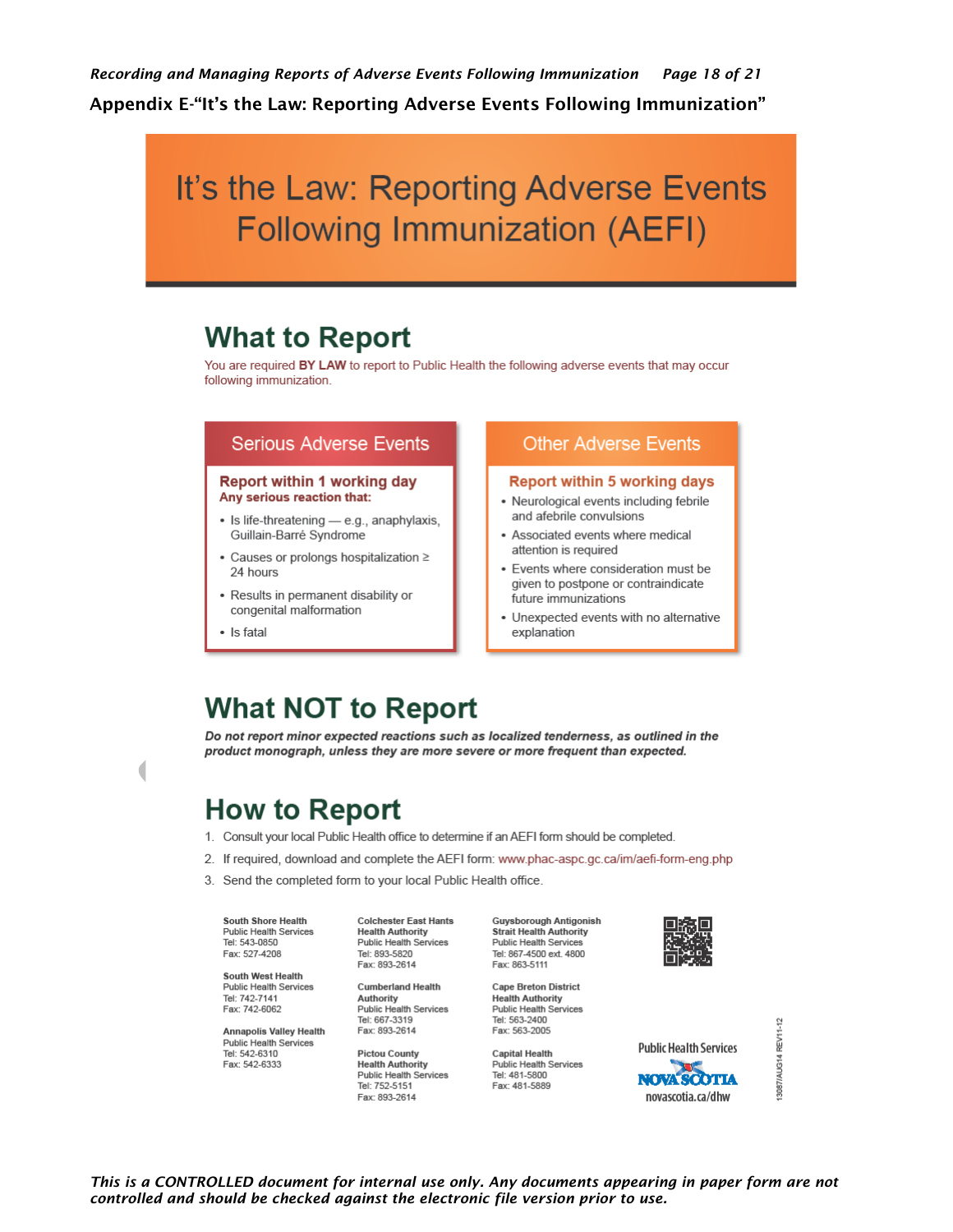<span id="page-18-0"></span>

PH Office Addres PH Office Addres PH Office Phon PH Office Fa Website: www.nshealth.c

DATE

FAMILY PHYSICIAN (NAME & ADDRESS)

Dear Dr. ,

Re: Patient –  $DOB -$ 

Please be advised that I've reviewed the attached "Report of Adverse Events Following Immunization" recently received on this patient.

Based on this information, I recommend

If you have any questions, please don't hesitate to contact me.

Sincerely,

Medical Officer of Health

.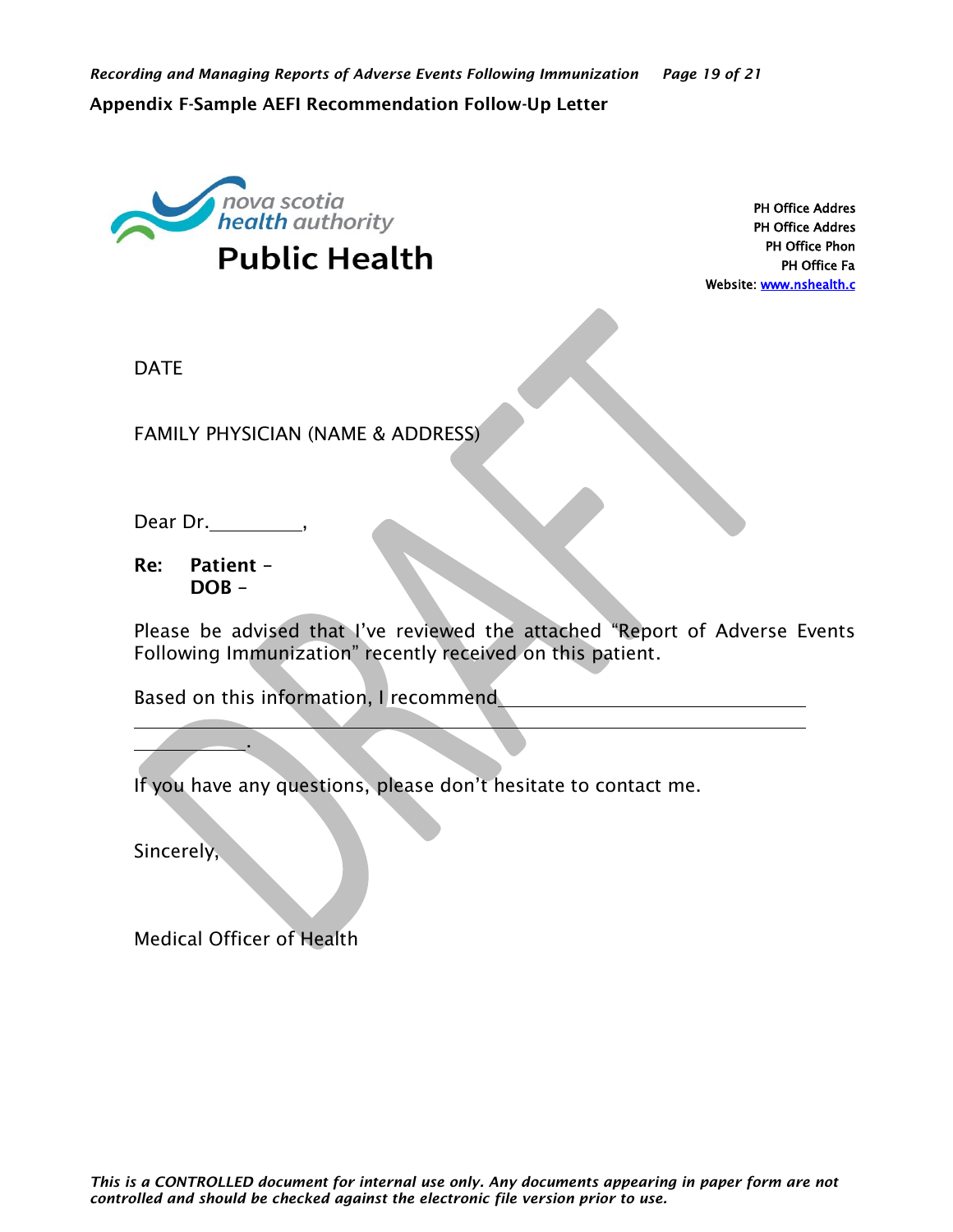#### <span id="page-19-0"></span>Appendix G-Sample AEFI Referral Letter



PH Office Addres PH Office Addres PH Office Phon PH Office Fa Website: www.nshealth.c

DATE

Dear Dr.

### Re: Patient: DOB:

As per the attached "Adverse Event Following Immunization" form regarding the above noted client, I have recommended that this client be evaluated by an allergy specialist.

As per my recommendation, can you please arrange for this client to be evaluated in your clinic? If you have any questions please contact my office at XXX-XXX-XXXX.

Sincerely,

Medical Officer of Health

cc: